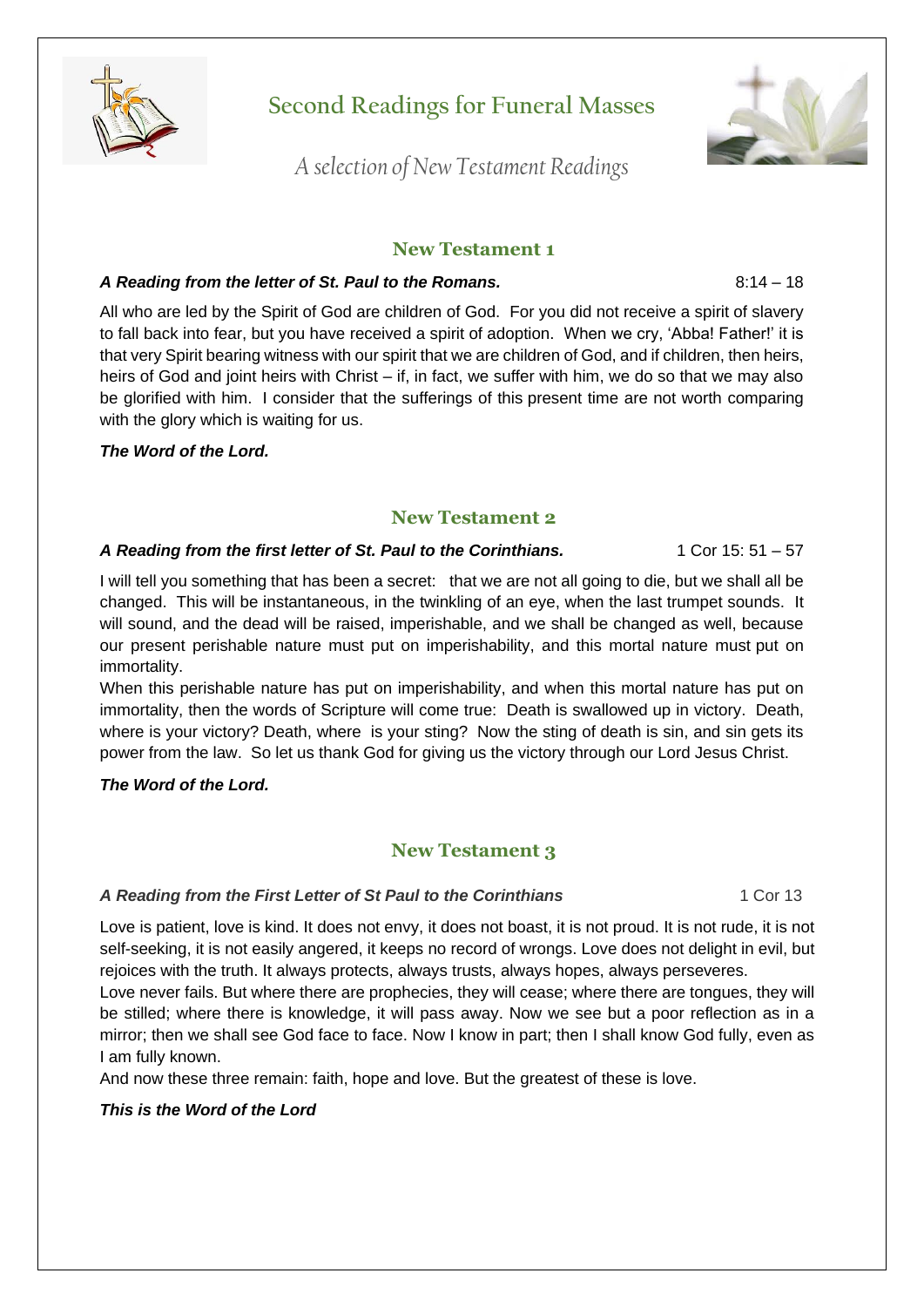# **New Testament 4**

#### A Reading from the Letter of St. Paul to the Romans. 14: 7 - 12

The life and death of each of us has its influence on others; if we live, we live for the Lord; and if we die, we die for the Lord, so that alive or dead we belong to the Lord. This explains why Christ both died and came to life, it was so that he might be Lord both of the dead and of the living.

We shall all have to stand before the judgement seat of God; as scripture says:

*By my life – it is the Lord who speaks –*

*every knee shall bend before me and every tongue shall praise God.* It is to God, therefore, that each of us must give an account of ourselves.

#### *The Word of the Lord.*

# **New Testament 5**

#### A Reading from the second letter of St. Paul to Timothy. 1 Tim 4: 6 – 8

As for me, I am already being poured out as a libation, and the time of my departure has come. I have fought the good fight, I have finished the race, I have kept the faith.

From now on there is reserved for me a crown of righteousness, which the Lord,the righteous Judge, will give me on that day, and not only to me but also to all who have longed for his appearing.

#### *The Word of the Lord.*

# **New Testament 6**

#### A Reading from the first letter of St. Paul to the Thessalonians. 1 Thess 4: 13-18

We want you to be quite certain, friends, about those who have died, to make sure that you do not grieve about them, like the other people who have no hope. We believe that Jesus died and rose again, and that it will be the same for those who have died in Jesus: God will bring them with him. We can tell you this from the Lord's own teaching, that any of us who are left alive until the Lord's coming will not have any advantage over those who have died.

At the trumpet of God, the voice of the archangel will call out the command and the Lord himself will come down from heaven; those who have died in Christ will be the first to rise, and then those of us who are still alive will be taken up in the clouds, together with them, to meet the Lord in the air. So, we shall stay with the Lord for ever. With such thoughts as these you should comfort one another.

### *The Word of the Lord.*

# **New Testament 7**

### *A Reading from the first letter of St. Paul to the Philippians*. 3: 20-21

For us, our homeland is in heaven, and from heaven comes the Saviour we are waiting for, the Lord Jesus Christ, and he will transfigure these mortal bodies of ours into copies of his glorious body. He will do that by the same power with which he can subdue the whole universe.

### *The Word of the Lord.*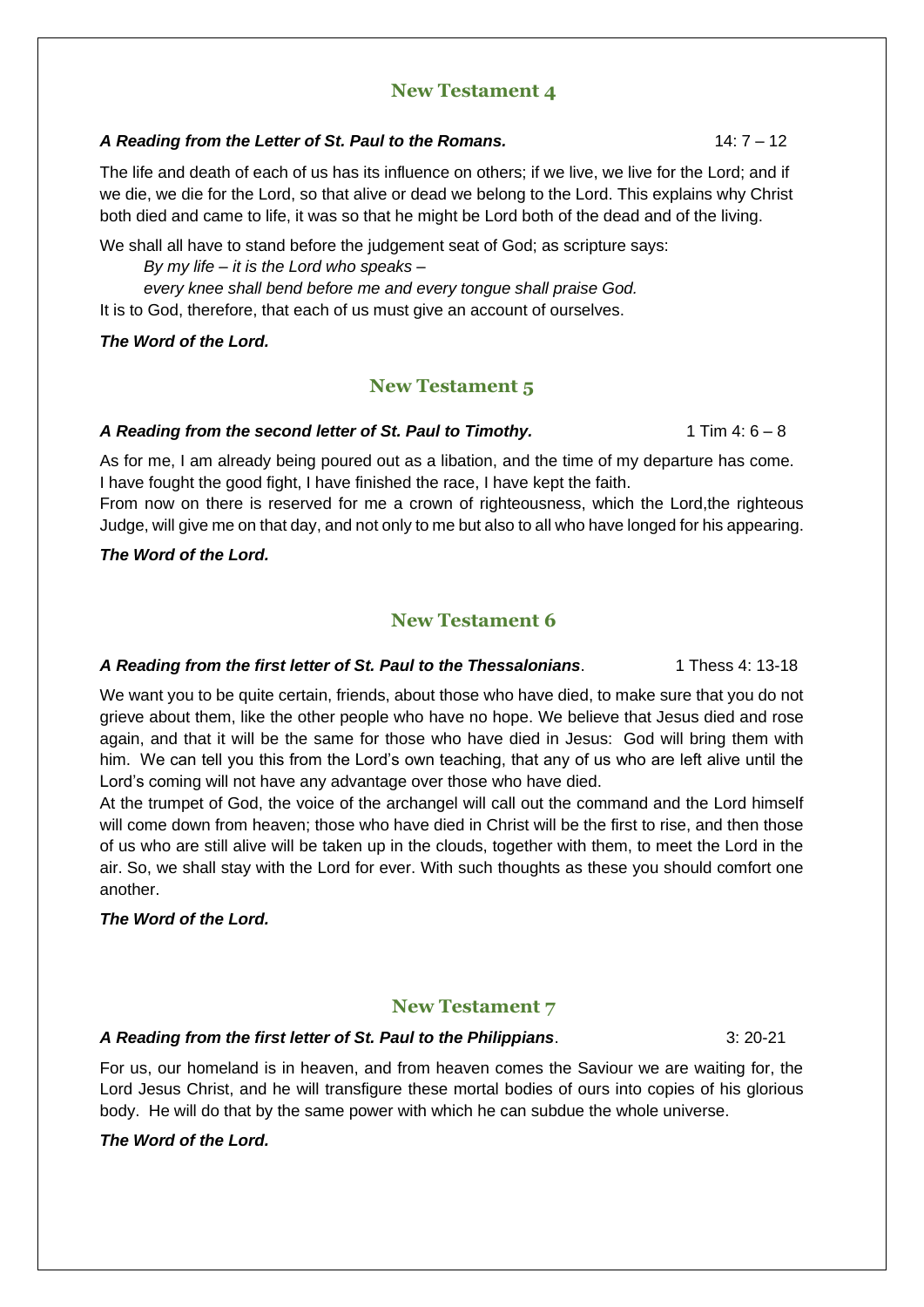# **New Testament 8**

#### *A Reading from the Letter of St. Paul to the Romans.* 6: 3-9

When we were baptised in Christ we were baptised in his Death; in other words, when we were baptised we went into the tomb with him and joined him in death, so that as Christ was raised from the dead by the Father's glory, we too might live a new life.

If in union with Christ we have imitated his death, we shall also imitate him in resurrection. We must realise that our former selves have been crucified with him to destroy this sinful body and to free us from the slavery of sin. When a man dies, of course, he is finished with sin.

But we believe that having died with Christ, we shall return to life with him: Christ, as we know, having been raised from the dead will never die again. Death has no power over him any more.

#### *The Word of the Lord.*

# **New Testament 9**

#### *A Reading from the First Letter of St. John.*

Let us love one another, because love is from God; everyone who loves is born of God and knows God. Whoever does not love does not know God, for God is love. God's love was revealed among us in this way: God sent His only Son into the world so that we might live through Him. In this is love, not that we loved God but that He loved us and sent His Son to be the atoning sacrifice for our sins. Since God loved us so much, we also ought to love one another. No one has ever seen God; but if we love one another, God lives in us, and His love is perfected in us.

### *The Word of the Lord.*

# **New Testament 10**

### *A Reading from the First Letter of St. John.*

Think of the love that the Father has lavished on us, by letting us be called God's children; and that is what we are. Because the world refused to acknowledge Him, therefore it does not acknowledge us. My dear people, we are already the children of God but what we are to be in the future has not yet been revealed; all we know is, that when it is revealed we shall be like Him because we shall see Him as He really is.

### *The Word of the Lord.*